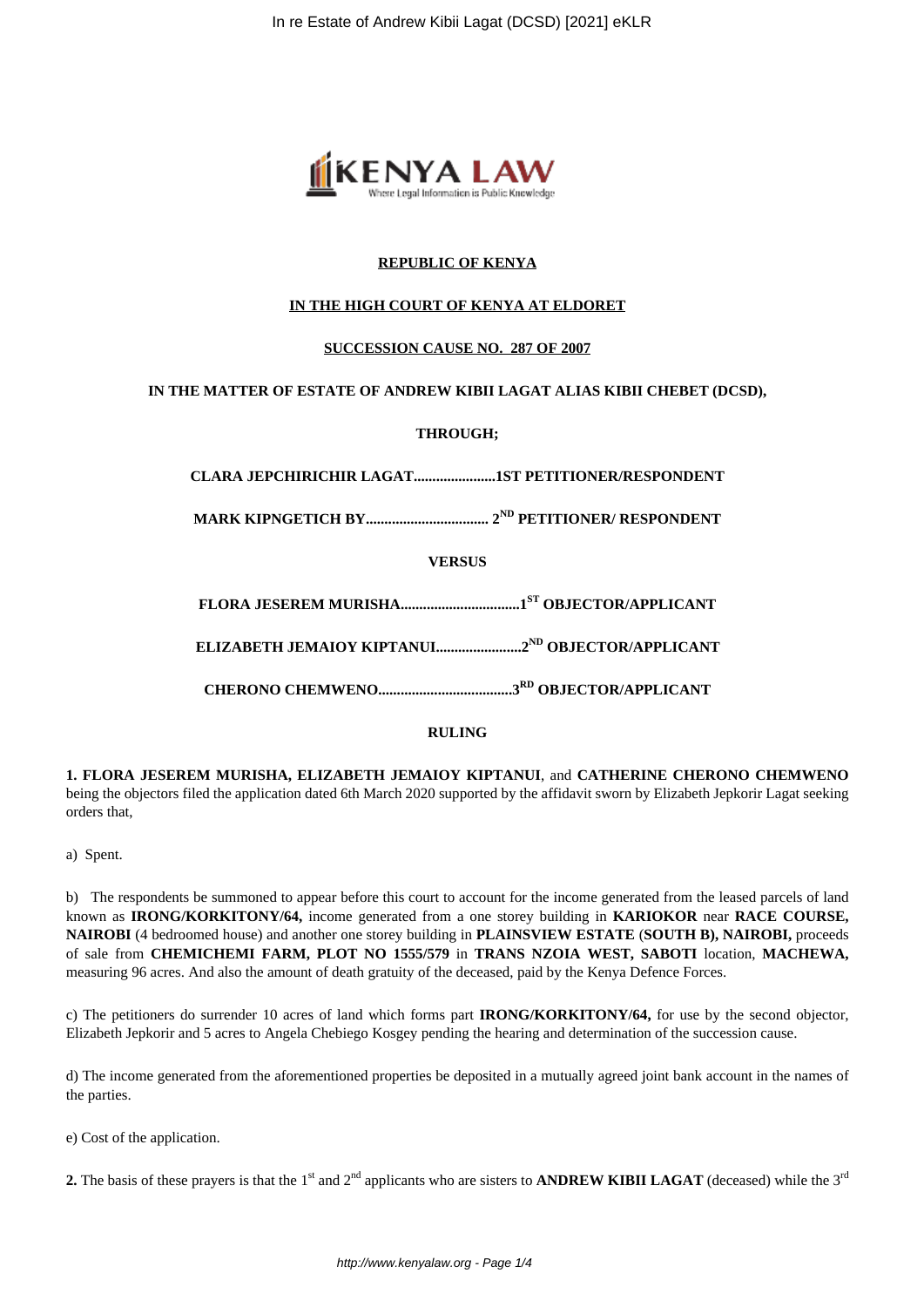applicant is his stepmother, lament that although they are dependants of the deceased, they were locked out by the petitioner as beneficiaries of the estate, and did not receive death gratuity paid out by the deceased's employer (Kenya Defence Forces, hereinafter referred to as KDF). They contend that the respondent received a sum of Kshs83,640/- as death gratuity, and continues to receive a sum of Kshs 6,970 per month from KDF for the last 37 years, and she ought to account for the same.

Further, that ever since the death of the decease, the respondent has been leasing out the parcel known as **IRONG/KORKITONY/64** at Kshs 10,000/- per acre for 30 acres for the last 20 years, thus totalling to Kshs 6million. That the deceased also left some buildings which the respondent sold, and she should account for the proceeds.

**3. ELIZABETH JEPKORIR LAGAT** states that at a family meeting, the respondent consented to her using 10 acres of the IRONG property, since the said **ELIZABETH** had contributed towards the education of the deceased's children, and that **Angela Chebeigo** (another sister of the deceased) would use 5 acres of the same.

The respondent (Clara Jepchirchir Lagat), being the widow of the deceased, petitioned for a grant sometime around 1983 through Kenya Commercial Bank as the duly constituted attorney for Clara Jepchirchir Lagat, and a grant was issued in the name of Kenya Commercial Bank Limited, in 1983, but limited until the principal applied for a full grant. Subsequently, in the year 2007Clara Lagat in her capacity as the principal, and one of the sons of the deceased **Mark Kipngetich Kibiy** (now deceased) petitioned for a full grant.

**4.** The applicants filed an objection claiming to have a beneficial interest in the estate of the deceased as they are sisters and step mother of the deceased Andrew Kibii Lagat. Their contention is that **Land Parcel No. IRONG/KORKITONY/64**, although registered in the name of the deceased, was held by the deceased in trust for the other family members. They also claim that the petitioners did not include all the beneficiaries of the deceased, and that there was also concealment of facts as to the initial owner of the parcel No. **IRONG/KORKITONY/64.**

**5.** In a replying affidavit sworn by the respondent, she urges the court to dismiss the application, terming it bad in law, and intended to delay the final determination of this cause. She describes the applicants as strangers to the estate, who are only bent on mischief, as it is only her and the deceased's children who are beneficiaries of the estate. She points out that pension for a deceased person is to be enjoyed only by the deceased's nuclear family, i.e. the spouse and the children, and she was entitled to receive gratuity from his employer without any other party's enjoyment.

**6.** As regards the **IRONG** parcel, the respondent maintains that the same is registered in the sole name of the deceased, and claims over other properties are simply introduced to frustrate the proceedings which are pending. She also explains that out of her own free moral conscience, she decided to give Elizabeth5 acres, which she has been tilling, yet she is now pushing for more.

**7.** The court directed that parties file written submissions, but I only traced submissions by the respondent's counsel. The respondent's counsel refers to a copy of the green card showing all the entries in relation to the registration of the claimed parcel and submits that it defeats the logic of alleged concealment. It is pointed out that the petitioner has nothing to hide, and it is very clear that Andrew Kibii Lagat is the last person whose name has been entered in the green card, and there is no indication that he held the land in trust for anyone.

**8.** Counsel reiterates that the applicant's sole interest is to be a menace in the making the administration of the estate of the deceased, hoping to reap from where they did not sow and benefit from where they never put any effort, just because they are allegedly blood related to the deceased.

**9.** The respondent has identified the following as comprising issues for determination.

1. Whether the objectors herein are entitled to inherit from or administer the estate of the deceased.

2. Whether land parcel no. **IRONG/KORKITONY/64** is free property of the late Andrew Kibii Lagat.

3. Whether the petitioner herein is guilty of intermeddling with the deceased's property the objectors herein are entitled to inherit from or administer the estate of the deceased.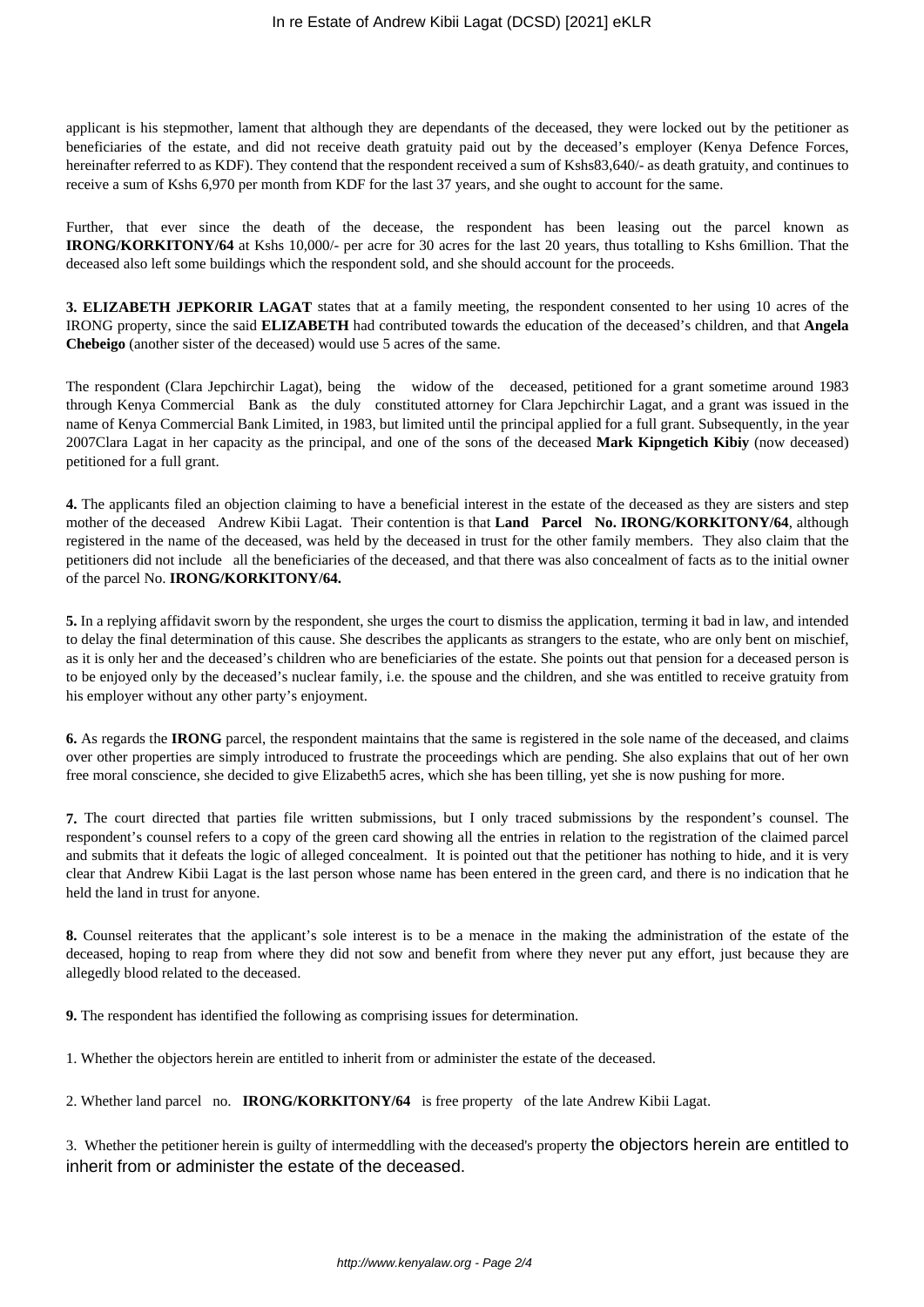#### **10. Whether the objectors herein are entitled to inherit from or administer the estate of the deceased.**

The respondent makes reference to the provisions of **Section 29 (a) and 29(b) of the Law of Succession Act, cap 160 Laws of Kenya**, is very clear as to who can be listed dependants in an intestacy case. The Act provides thus:

#### **"For the purposes of this Part, ''dependant" means;**

**a) the wife or wives, or former wife or wives, and the children of the deceased whether or not maintained by the deceased immediately prior to his death;**

# **b) such of the deceased's parents, step-parents, grand-parents, grandchildren, step-children, children whom the deceased had taken into his family as his own, brothers and sisters, and half-brothers and halfsisters, as were being maintained by the deceased immediately prior to his death..."**

**11.** Counsel makes emphasis that, for a person to rightfully claim interest in a deceased estate, they must demonstrate that they were being maintained by the deceased immediately prior to the deceased's death. It is submitted that the objectors have not demonstrated their dependency since they are not children of the deceased. That **the Law of Succession Act also provides under Section 66** (a) that preference is given to the deceased spouse when it comes to cases of intestacy.

**12.** The respondent relies on the case of **in Re the Estate of Dorcas Wanjiku- (Deceased) [2014] eKLR,** which reiterated the provision of **section 66 of the Act in paragraphs 16 and 17** that:

*"By virtue of Section 66 of the Act, the surviving spouse should have priority over everybody else. He or she has prior right to the administration of the estate of their departed spouse. The rights of others rank after that ... Section 66 of the Act should be read together with rule 7(7) of the Probate and Administration Rules. 7(7). Where a person who is not a person in the order of preference set out in Section 66 of the Act seeks a grant of administration intestate he shall before the making of the grant furnish to the court such information as the court may require to enable it to exercise its discretion under that Section and shall also satisfy the court that every person having a prior preference to a grant by virtue of the section has* 

*a. renounced his right generally to apply for a grant; or*

*b. Consented in writing to the making of the grant to the applicant; or*

*c. Has been issued with a citation calling upon him either to renounce such right or to apply for a grant."*

This court is urged to find that in so far as the estate of the deceased is concerned, objectors are total strangers and have nothing to stop the issuance of this grant as prayed who should be stopped from abusing the court's process and trying to delay the administration of the estate of the deceased.

## **13. Whether land parcel no. IRONG/KORKITONYl/64 is free property of the deceased Andrew Kibii Lagat.**

Drawing from the entries in the green card filed in court, which shows that the registered proprietor of the parcel no IRONG **/KORKITONY/64 is Andrew Kibii Arap Lagat** the respondents submit that if the objectors seriously contest the same should await the outcome of the suit herein, and the prayer by the objectors to be allowed to use part of the estate of the deceased, yet they are not even beneficiaries is out of order. This application is described as being misplaced in law.

## **14. Whether the petitioner herein is guilty of intermeddling with the deceased's property**

The respondent's counsel refers to the definition given on intermeddling as provided under section 45 **of the Law of succession Act that**:

**45(1)** Except so far as expressly authorized by this Act, or by any other written law, or by a grant of representation under this Act,